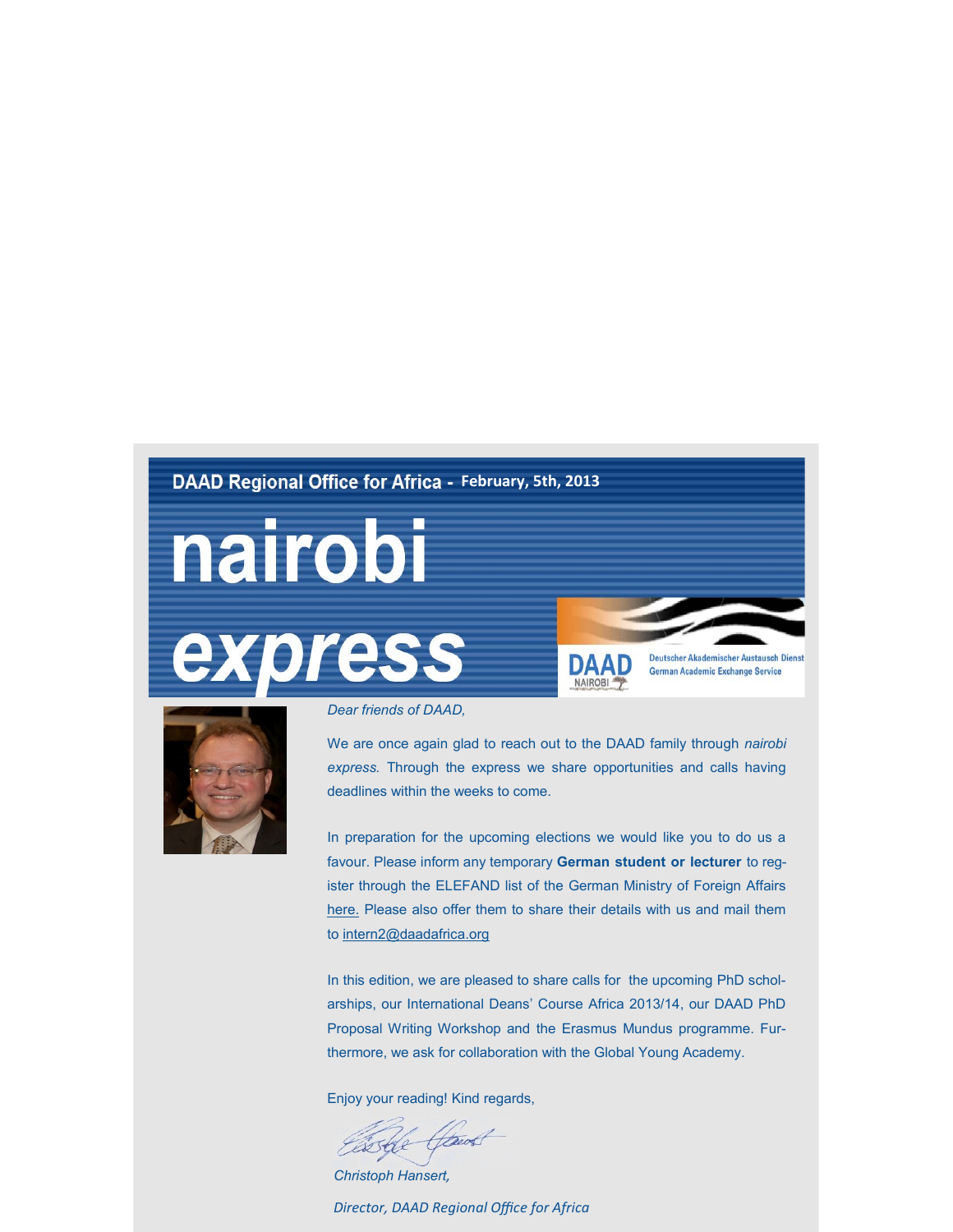# Gall For Applications

# **DAAD**

# **3rd Call for PhD Scholarship Applications Kenya – DAAD Postgraduate Training Programme 2012-2013**

For a PhD Scholarship for the joint programme of the Kenyan Government and DAAD you can apply again by **Friday, March 22nd,2013 by 4:00 pm** . To get a scholarship, you have to be a Kenyan Citizen teaching (full or part time) in Kenyan Universities. Furthermore you received your Masters degree within the past 6 years and you are willing to undertake a six months German language course. For further information, please check out the following pages of [DAAD a](http://nairobi.daad.de/kgphd.php)nd [NCST.](http://www.ncst.go.ke/)

#### **International Deans' Course Africa 2013/14**

**DAAD** HRK **DIES** 



Higher Education Management Programmes (DIES) and the Regional Office in Nairobi – and the University of Applied Sciences Osnabrück (FHOs), the German Rectors' Conference (HRK), the Centre for Higher Education Development (CHE) in cooperation with the Alexandervon-Humboldt Foundation (AvH) and partner universities in Africa are jointly organizing the **International Deans' Course for Africa**. This intensive training course is part of the DIES programme (Dialogue on Innovative Higher Education Strategies) which has been jointly coordinated by DAAD and HRK since 2001.

The German Academic Exchange Service (DAAD) – Section for Joint



The key objective of the course is to bring together a group of about 30 deans, vice-deans, and heads of departments – many of them alumni of DAAD and Humboldt Foundation – from universities of the African region and to assist in preparing them for the challenges of holding a dean's position in a changing higher education landscape.

The programme consists of three parts:

**Part I: two-week seminar in Osnabrück and Berlin, Germany (July 1st to 11th, 2013)**



**Part II: two-days intermediate workshop in Ghana and Kenya (October/November 2013)**

**Part III: one-week seminar in Ethiopia (February/March 2014, tbc)**



A detailed brochure on the International Deans' course which informs on the rationale, its aims, contents and the partners' profiles can be downloaded from the DAAD website: [www.daad.de/dies](http://www.daad.de/dies-idc)-idc or [http://](http://www.international-deans-course.org/) Hochschule Osnabrück [www.international](http://www.international-deans-course.org/)-deans-course.org/. To find out how to apply please visit our [website.](http://nairobi.daad.de/) The application deadline is **March 31st ,2013.**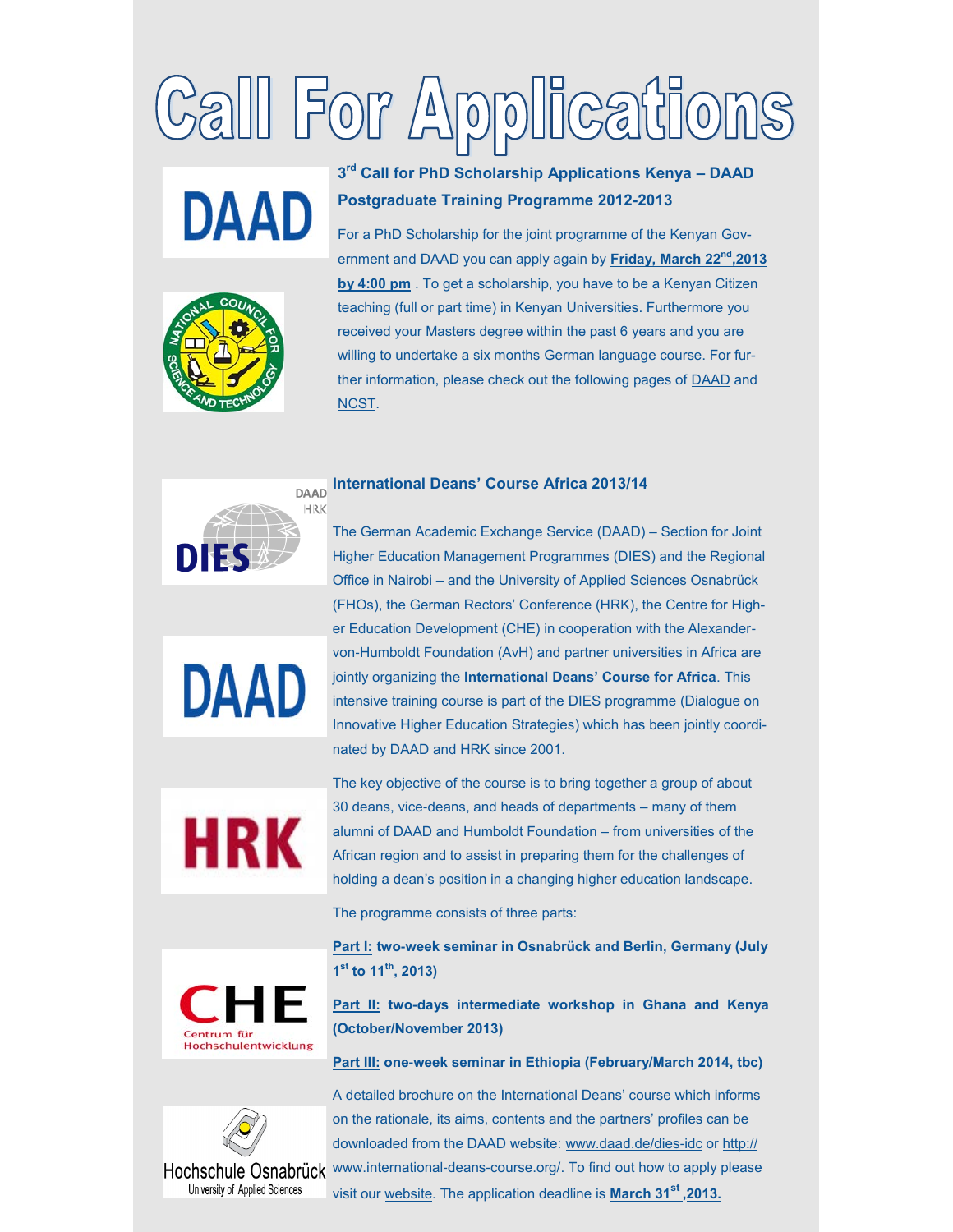

#### **DAAD PhD Proposal Writing Workshop**

#### **on thursday, March 21, 2013 and**

#### **on thursday, June 6, 2013 in Nairobi**

- Training offered by highly experienced Kenyan and German academics with follow-up on progress on second day of the workshop
- No fees, but applicants cater for own accommodation, transport, meals
- Number of participants limited

**E-Mail applications only** with the following documents/ information:

- A research abstract (max. 300 words in word format) of the PhD project to be undertaken
- scanned electronic copy of the Master's certificate (degree not older than 6 years)
- At which German university do you want to do your PhD (and why), **OR** contact of a potential supervisor in Germany/ Graduate school

Applicants still awaiting examination of their Master's thesis must provide a scanned electronic copy of the letter of submission from the university.

**Application deadline**: **Thursday, February 28th, 2013, at noon** 

Send applications to Ms. Anja Bengelstorff, Programme Officer, [bengelstorff@daadafrica.org](mailto:bengelstorff@daadafrica.org)

Participants from previous workshops cannot be considered again.

Successful applicants will be notified by **March 13th, 2013** and will attend both days.

**We urge prospective DAAD scholarship applicants to consider their participation in this workshop! However, participation in this workshop is NOT A REQUIREMENT for a PhD scholarship application.**

**Please also note that eventually, a supervisor in Germany is needed for a scholarship application, and you may want to start your search NOW.**



### **Education, audio-visual and culture executive agency**

**Erasmus Mundus** is a cooperation and mobility programme in the field of higher education that aims to enhance the quality of European higher education and to promote dialogue and understanding between people and cultures through cooperation with third countries. In addition, it contributes to the development of human resources and the international cooperation capacity of higher education institutions in third countries by increasing mobility between the European Union and these countries.

This Call for Proposals aims to support projects under Action 2 and Action 3 of the programme: